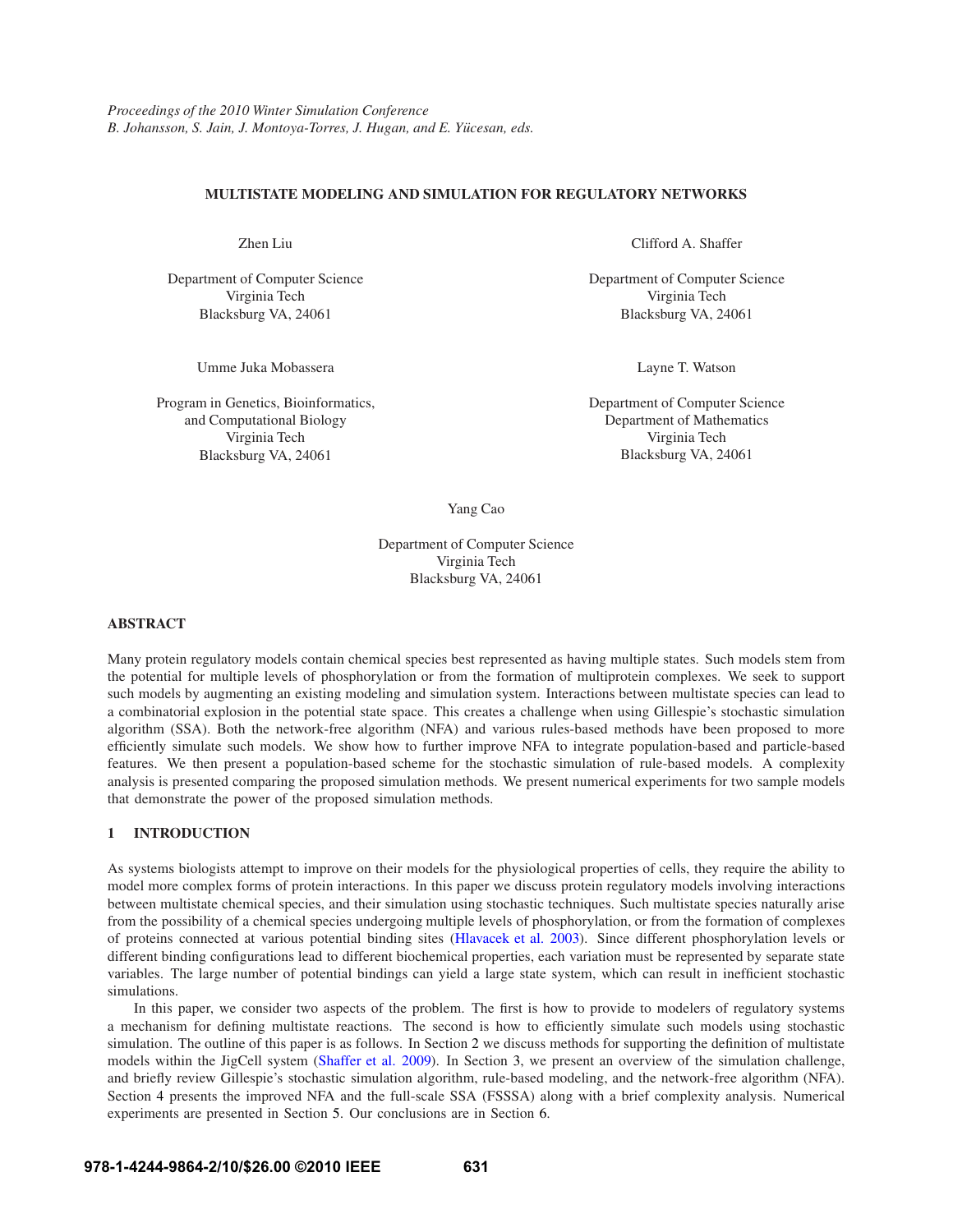



Figure 1: Clb2-Cdh1 antagonistic interaction, forming a bistable switch with Cdc14 as the control variable.

### **2 REPRESENTING MULTISTATE MODELS**

A simple example of a multistate reaction involves a chemical species gaining a level of phosphorylation, perhaps under the influence of some catalyst. For example, the equation  $S \rightarrow SP$  might represent a chemical species *S* undergoing one level of phosphorylation to become a complex represented as *SP*, meaning "*S* with one level of phosphorylation". In a standard systems biology modeling system with no support for multistate modeling, to indicate that a species undergoes a second level of phosphorylation would require that the modeler write explicitly a second equation such as  $SP \rightarrow SP2$  (in essence, introducing an additional chemical species into the system). Of course, the rate of each reaction depends both on the amount of the the species *S* (or *SP* in the second reaction), a rate constant, and perhaps the amount of an enzyme catalyzing the reaction.

Typically, it is possible for the species *S* to acquire more phosphorylation levels than just one or two. Our first equation would better have been expressed as  $SP0 \rightarrow SP1$ , since we could view the initial state of *S* as having zero levels of phosphorylation. Depending on the amount of phosphorylating catalyst, the system will tend to push the bulk of the molecules of *S* toward either high or low levels of phosphorylation, and this behavior could change over the life of the system as the amount of catalyst changes. We would like some mechanism for writing reactions that expresses this behavior, such as  $S{i} \rightarrow S{i+1}$ , where the expression in the braces indicates an index for a multistate species. To be complete, we must also define an index range for the state variable *S*, and independently a range for the index over which any given reaction operates (since a given reaction could operate on only part of the state variable's potential range). If we wish to support ten levels of phosphorylation, then we would require ten separate reactions be written in a system that provides no support for multistate modeling.

A small but realistic example of a motif in regulatory models shows an antagonistic relationship between Clb2 and Cdh1, mediated by the amount of catalyst Cdc14 (Kapuy et al. 2009). Figure 1 illustrates this system. This can be modeled with reaction equations as

$$
\phi \xrightarrow{k_{s1}} Clb2,
$$
\n(1)

$$
Clb2 + Cdh1P\{i\} \xrightarrow{k_{d1}} Cdh1P\{i\},\tag{2}
$$

$$
Cdh1P\{i\} + Clb2 \xrightarrow{k_p} Clb2 + Cdh1P\{i+1\}, \qquad 0 \le i \le MAX - 1,\tag{3}
$$

$$
Cdh1P\{i\} + Cdc14 \xrightarrow{k_{dp}} Cdc14 + Cdh1P\{i-1\}, \qquad 1 \le i \le MAX,\tag{4}
$$

$$
\phi \xrightarrow{k_{s2}} Cdh1P\{0\},\tag{5}
$$

$$
Cdh1P\{i\} \quad \xrightarrow{k_{d2}} \quad \phi, \qquad 0 \le i \le MAX. \tag{6}
$$

All equations here are assumed to operate using the simple mass action rate law. The first two equations represent synthesis and degradation of Clb2 at rates dictated by rate constants (with degradation also dependent on the amount of Clb2 currently existing – see Section 5.1). *Clb*2 acts as an enzyme for the phosphorylation of *Cdh*1. On the other hand, *Cdh*1 activates the degradation of *Clb*2, where the catalytic rate associated with the unphosphorylated form of *Cdh*1 is 10 times larger than those phosphorylated forms of *Cdh*1. Therefore, these two species are in opposition to one another, represented by the third and fourth equations. The last equation represents degradation of Cdh1 in some given state of phosphorylation. With careful selection of its parameters, the model can exhibit bistable behaviors. In particular, the amount of Cdc14 acts as a control variable mediating the interaction of Clb2 and Cdh1. When the amount of Cdc14 is high, the typical phosphorylation level of Cdh1 becomes lower, thus reducing the amount of Clb2. This switch in turn can be used to control other parts of the system. Thus this motif appears within a broader control system, such as the stochastic cell cycle model of budding yeast shown in Figure 2. The cell cycle is the sequence of events by which a growing cell replicates all its components and divides them more or less evenly between two daughter cells, so that each daughter cell receives the information and machinery necessary to repeat the process. Figure 2 shows an important part of the control diagram in cell cycle. The key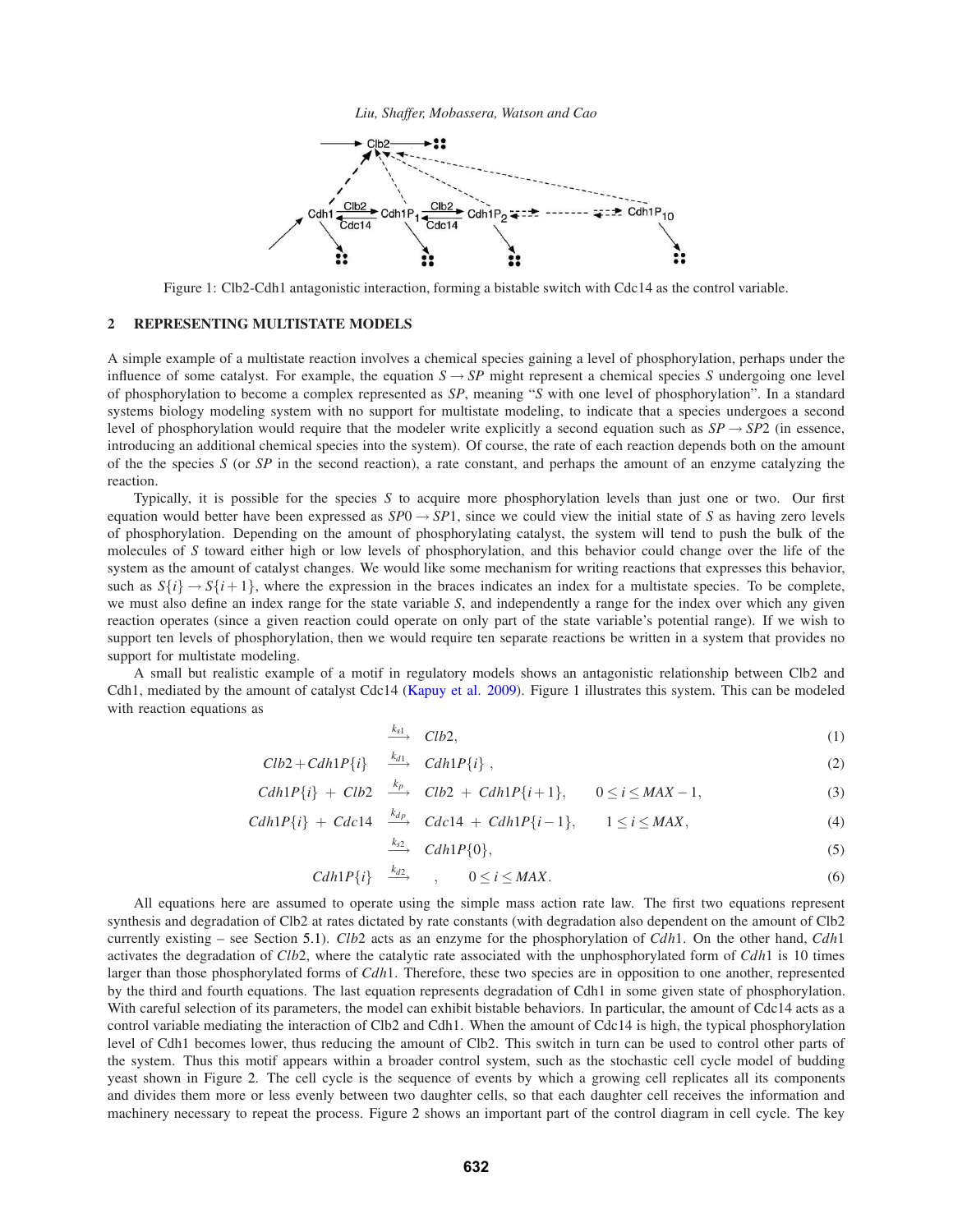

Figure 2: Cell cycle model of the budding yeast involving multiple site phosphorylation. The reactions within the dashed lines involve multistate phosphorylations and are indicated in the diagram by "MP". The portion of the model in the center within the dash-dot line involves a complex of two multistate species (indicated as "Cmp"). Cmp is represented by a two-dimensional state variable in a simulation.

mechanism is the switch between *Clb*2 and *Cdh*1. The whole process starts from the left bottom corner in the diagram. When cell grows, *Cln*3 increases. *Cln*3 activates *SBF* through the motif indicated in the block that contains *SBF* and *Whi*5. *SBF* activates the gene expression of *Cln*2, and *Cln*2 switches the motif between *Cdh*1 and *Clb*2 so that *Clb*2 is activated. The activation of *Clb*2 indicates the G1-S phase, where a cell reproduces its DNA and protein components. Meanwhile, *Clb*2 represses *SBF* (thus reduces the level of *Cln*2 and slowly activates *Cdc*14. Both effects lead to the switch of the motif so that *Clb*2 goes back to the lower level, which indicates the S-G2-M phase, where a cell aligns its duplicated DNA and divides into two daughter cells.

While only six equations are needed in a modeling system that supports multistate reaction equations, this model would require dozens of explicit single-state reactions. Thus we see that explicit support for multistate modeling greatly reduces the burden on modelers.

A more complicated example involves complexes of chemical species. Imagine species *A* and *B*, each of which might undergo up to nine levels of phosphorylation, and which can react (each at any level of phosphorylation) to form a complex. We could represent this as

$$
A\{i\} + B\{j\} \rightarrow AB\{i, j\}; \quad 0 \le i \le 9, \quad 0 \le j \le 9.
$$

This means that there could be as many as 100 distinct states for the complex *AB*. As we will see in the remaining sections, performing efficient simulations on such a system can be difficult due to this combinatorial explosion of states. Depending on the amounts of *A* and *B*, most of the potential states of complex *AB* will likely never be realized, or not all coexist.

We are presently working on revisions to the JigCell Model Builder (JCMB) (Vass et al. 2006) to support multistate reactions in models. Figure 3 shows the interface for representing our example of the bistable switch. Since JCMB's native representation language is SBML (Hucka et al. 2003), and the current version of SBML has no multistate native support, it will be necessary for us to develop modifications to SBML to support multistate modeling as well. We are guided in our design by the ideas currently being discussed in proposals to support multistate modeling in the forthcoming SBML Level 3 (Le Novere and Oellrich 2010).

## **3 STOCHASTIC MODELING AND SIMULATION OF MULTISTATE SYSTEMS**

Gillespie's SSA (Gillespie 1976, Gillespie 1977) is one of the most popular stochastic algorithms for simulating chemical reaction systems. It is an asymptotically exact (as the number of sampled trajectories approaches infinity) simulation scheme because it directly simulates the chemical master equation. It is a *population-based* method since the state variables in the SSA represent the populations of species. However, as models of biological systems become more complicated and realistic,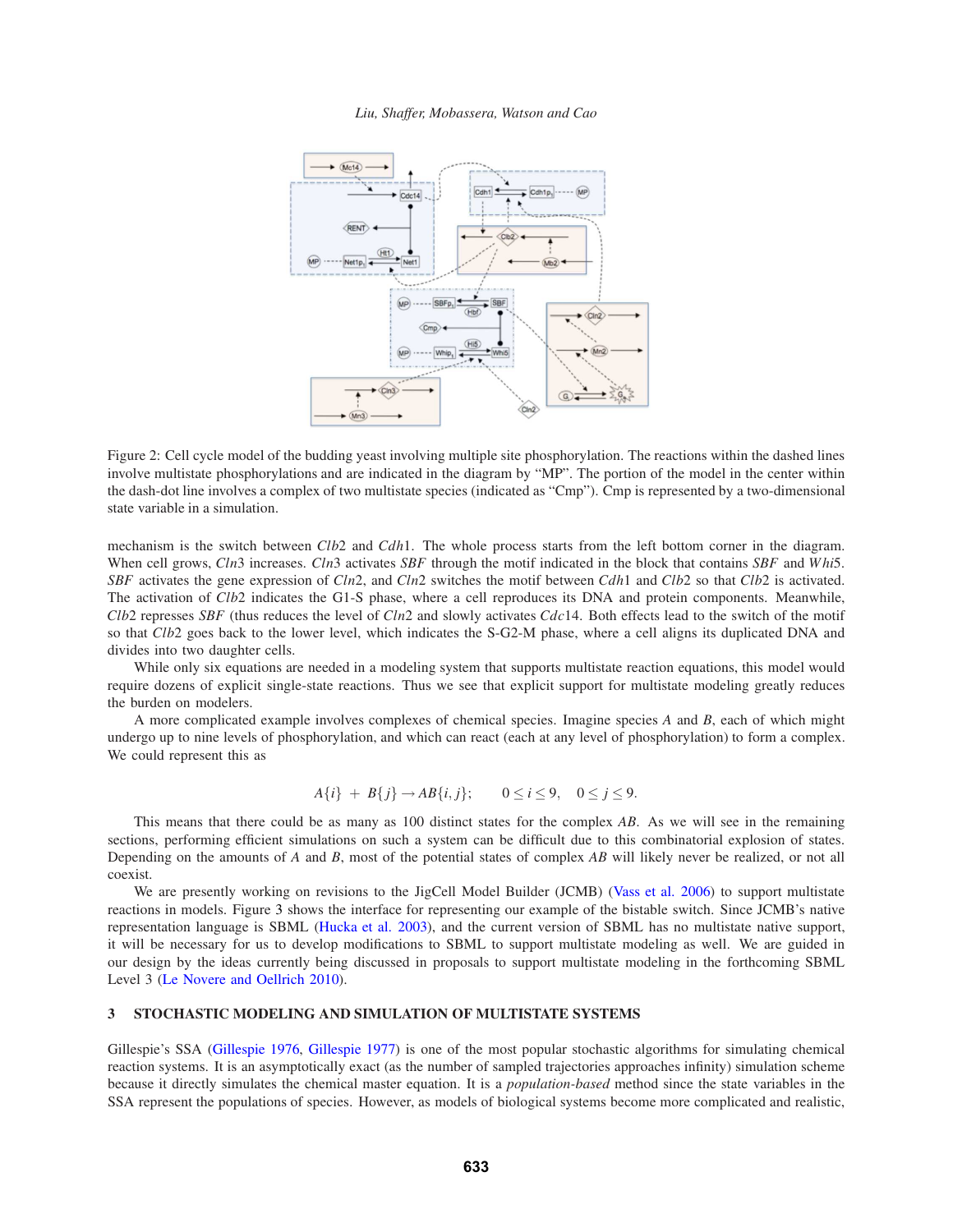|  |  | Liu, Shaffer, Mobassera, Watson and Cao |  |  |  |
|--|--|-----------------------------------------|--|--|--|
|--|--|-----------------------------------------|--|--|--|

|                        | ModelBuilder File Edit Tools         |                                                            |                    |                                   |      |            |                           |
|------------------------|--------------------------------------|------------------------------------------------------------|--------------------|-----------------------------------|------|------------|---------------------------|
|                        | Reactions Functions Rules            | Compartments Species Parameters Events Units               |                    | <b>Conservation Relations</b>     |      | Equations  |                           |
| <b>Name</b>            | Reaction                             |                                                            | Type               | Equation                          |      | Fast Notes | <b>Expanded Reactions</b> |
| reaction1              | $\rightarrow$ Clb <sub>2</sub>       |                                                            | Mass Action        | $\vert$ ks1                       |      |            |                           |
| $Cb2 - >$<br>reaction2 |                                      | Mass Action                                                | kd1 * Clb2         | F                                 |      |            |                           |
| reaction3              | Cdh1P{i} + Clb2 -> Clb2 + Cdh1P{i+1} |                                                            | Multistate         | kp * Cdh1P{i} * Clb2              |      |            | Click to check            |
| reaction4              |                                      | $Cdh1P\{i\} + Cdc14 - > Cdc14 + Cdh1P\{i-1\}$              | Multistate         | $kdp * Cdh1P\{i\}$ $= Cdc14$      |      |            | Click to check            |
| reaction5              | $-$ > Cdh1P{0}                       |                                                            | <b>Mass Action</b> | ks2                               |      |            |                           |
| reaction6              | Cdh1P{i} ->                          |                                                            | Multistate         | kd2 * Cdh1P{i}                    |      |            | Click to check            |
|                        |                                      | O Drdered                                                  | 1                  | $\leq i \leq 10$                  |      |            |                           |
|                        |                                      | Multistate Reaction Parameter Editor<br>Reaction Mechanism |                    | <b>Index Variables</b>            | $-2$ |            |                           |
|                        |                                      | <b>Disodered</b>                                           |                    | State Dependency of Rate Constant |      |            |                           |
|                        |                                      |                                                            |                    |                                   |      |            |                           |
|                        |                                      | Rate Law                                                   |                    | O Not Dependent                   |      |            |                           |
|                        |                                      | local                                                      |                    | <b>Exponential</b>                |      |            |                           |
|                        |                                      | O Mass Action                                              |                    | Stepwise                          |      |            |                           |
|                        |                                      |                                                            |                    |                                   |      |            |                           |
|                        |                                      | Michaelis-Menten                                           | C Local            |                                   |      |            |                           |
|                        |                                      |                                                            |                    |                                   |      |            |                           |

Figure 3: Screenshot from the JigCell Model Builder illustrating the bistable switch model. The dialog box shows how additional details for a given reaction are set.

the traditional SSA faces many challenges, one of which is the combinatorial complexity that can result when attempting to simulate multistate chemical species (Hlavacek et al. 2003, Bray 2003).

*Particle-based* modeling (Regev and Shapiro 2002, Regev et al. 2004) was proposed to address this challenge. StochSim, developed by Morton-Firth and Bray, treats all reacting molecules as individual objects with their own properties including configurations of different binding sites. In each step, StochSim uses two uniform random numbers to select two objects. Then it checks a pre-calculated probability table to see if these two objects could fire a reaction. If they do, a uniform random number is generated to decide whether this reaction will really fire. StochSim has been successfully applied to the stochastic modeling and simulation of bacterial chemotaxis (Morton-Firth and Bray 1998, Morton-Firth et al. 1999, Shimizu and Bray 2001). It has an advantage for multistate variables as its efficiency is not affected by the number of different reactions present in the system (Novere and Shimizu 2001). However, the probability table is generated with a fixed time step. In order to maintain its accuracy it has to take small time steps in systems containing large numbers of molecules (Liu and Cao 2008, Pettigrew and Resat 2005). Moreover, StochSim often generates null events where no reaction will fire as either the two randomly selected objects cannot react or the reacting probability is smaller than the generated random number.

Another way to model multistate reactions is*rule-based modeling*, proposed by Hlavacek et al. (2006), Harris et al. (2009). The idea is to generalize a group of reactions into one rule if all reactions in the group share the same binding properties of their reactants and products. The resulting rule-based model can be much smaller and simpler than conventional models that describe explicitly each individual chemical reaction. This can simplify both the conceptual complexity of the model for the modeler (who can think in terms of a small number of multistate reactions) and of the simulation. Since rule-based models are similar to models already represented and simulated by StochSim (StochSim supports reactions with configurations for binding sites), the simple rule-based models described in this paper could be simulated by StochSim too. However, StochSim often has low efficiency when required to achieve sufficient accuracy, since it sets the step size at initialization and does not readjust to larger sizes when possible (Liu and Cao 2008). Based on a formal language specification for biochemical modeling, Danos et al. (2007) developed a stochastic simulation method specificly for rule-based models. It modifies Gillespie's original SSA by substituting rules for reactions and using a particle-based simulation scheme. Later, Yang et al. (2008) generalized this method so that a rule can have different rate constants for different states of reactants. Following their work, Sneddon et al. (2008) developed a new rule-based model simulator called the Network-Free Stochastic Simulator, which uses the methods presented in Danos et al. (2007) and Yang et al. (2008). We refer to this method as the network-free algorithm (NFA).

Although NFA shows remarkable advantages over StochSim and Gillespie's SSA for systems with multistate features, it creates objects for all molecules in the system, which is not desirable for a system with large populations of single-state species. Treating every molecule as an object results in both greater space requirements and extra time in data structure maintenance.

For those who are not familiar with the literature, below we now briefly describe some of the modeling and simulation methods we mentioned above. In Section 4 we explain how to modify NFA to treat single-state species with a population-based scheme. This changes NFA from a particle-based scheme to a hybrid scheme and reduces its space and time complexity. To gain further improvements, we propose the full-scale SSA (FSSSA), a population-based simulation algorithm on rule-based models. In numerical experiments, the hybrid NFA and the FSSSA are compared with Gillespie's SSA based on two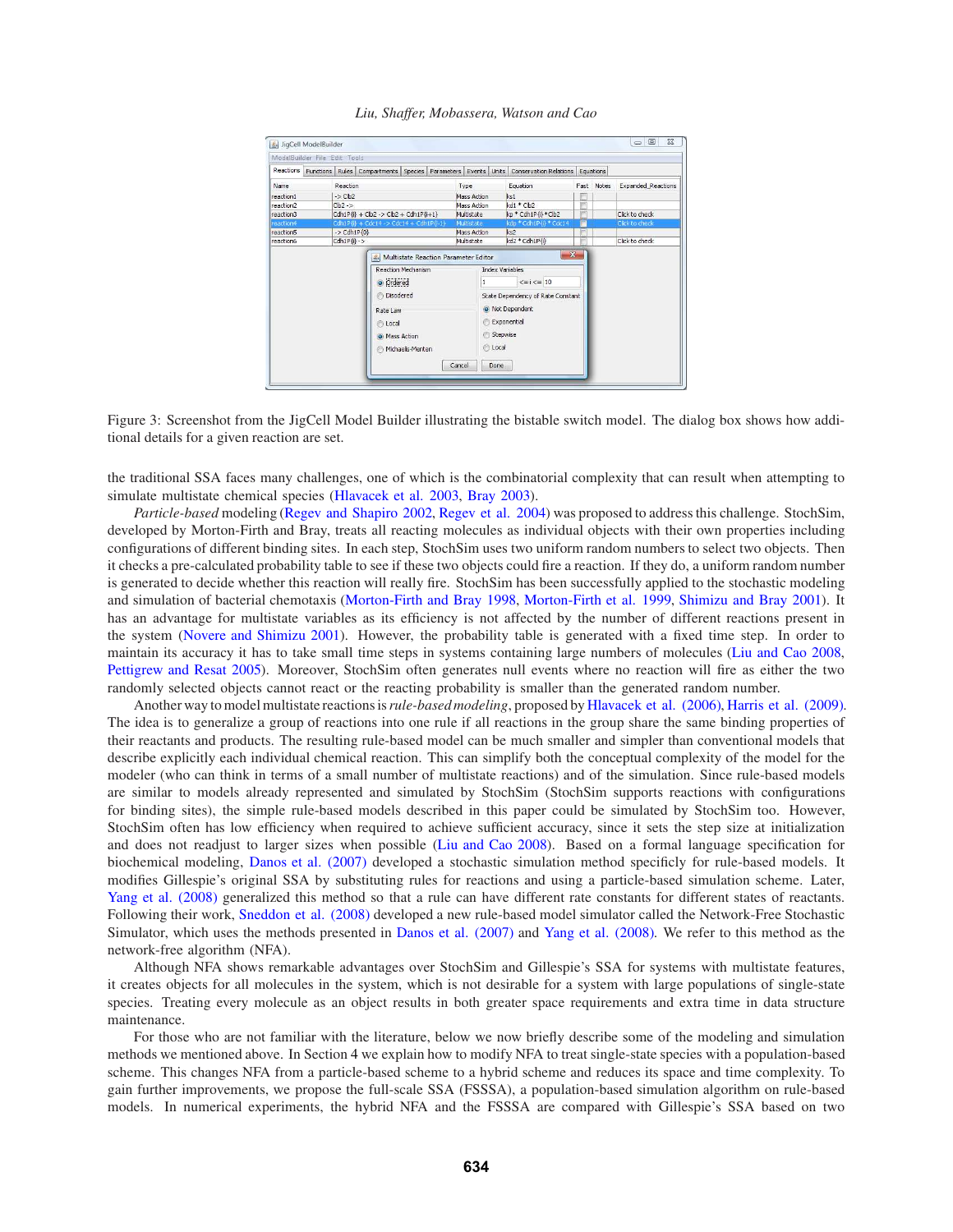realistic biochemical models. One is for the bistable switch motif described in Section 2. The other is a more complete cell cycle model of budding yeast involving multiple phosphorylation states that was recently developed by John Tyson's group (Barik et al. 2010).

## **3.1 SSA**

Suppose the system involves *N* molecular species  $\{S_1, \ldots, S_N\}$ . The state vector is denoted by  $X(t) = (X_1(t), \ldots, X_N(t)),$ where  $X_i(t)$  is the number of molecules of species  $S_i$  at time *t*. *M* reaction channels  $\{R_1, \ldots, R_M\}$  are involved in the system. A reaction channel is any chemical event that causes changes to the state variables. Assume that the system is well stirred and in thermal equilibrium. The dynamics of reaction channel  $R_j$  is characterized by the *propensity function*  $a_j$  and the *state change vector*  $v_j = (v_{1j}, \ldots, v_{N,j})$ :  $a_j(x)dt$  gives the probability that one  $R_j$  reaction will occur in the next infinitesimal time interval  $[t, t + dt)$ , and  $v_{ij}$  gives the change in the  $S_i$  molecule population induced by one  $R_j$  reaction.

The dynamics of the system can be simulated by the SSA (Gillespie 1976, Gillespie 1977). With  $X(t) = x$ , let  $a_0(x) = \sum_{j=1}^{M} a_j(x)$ . On each step, the SSA generates two random numbers  $r_1$  and  $r_2$  in  $U(0,1)$ , the uniform distribution on the interval  $(0,1)$ . The time for the next reaction to occur is given by  $t + \tau$ , where  $\tau$  is given by

$$
\tau = \frac{1}{a_0(x)} \log \left( \frac{1}{r_1} \right). \tag{7}
$$

The index *j* for the next reaction is given by the smallest integer satisfying

$$
\sum_{l=1}^{j} a_l(x) > r_2 a_0(x). \tag{8}
$$

The system states are updated by  $X(t + \tau) = x + v_i$ . The simulation proceeds to the next occurring time, until it reaches the final time.

## **3.2 Rule-Based Modeling**

Rule-based modeling (Hlavacek et al. 2006, Harris et al. 2009) uses rules to replace reaction channels. A rule defines how a molecular particle reacts with other particles, depending on the states of their binding sites. Suppose protein species *A* has three binding sites and the first site can either be open or occupied by a protein of species *B*. A rule might include all reactions that bind a *B* protein onto the first site of an *A* protein, regardless of the other two sites:

$$
A_{open,?,?} + B \xrightarrow{k_{rule}} A_{B,?,?}, \tag{9}
$$

where the subscripts of a species describe the configuration of all its binding sites. A question mark indicates all possible states for a certain site.  $k_{rule}$  is the rule rate constant. To represent this single rule, the SSA must assign one reaction channel to every qualified state variable of species *A* and therefore may have a large system size.

Rule-based modeling is particularly convenient for representing biochemical systems with complex chemicals that may bind to each other. Suppose there is only one species with three binding sites, and each empty binding site can be bound to an empty binding site of another particle from the same species. When these two particles bind together, the remaining empty sites can still be bound by other particles. So eventually a complex may have many particles that collectively have thousands of empty binding sites remaining. Rule-based modeling was proposed to represent this type of system, which has many reactions that follow relatively few rules.

#### **3.3 Network-Free Algorithm**

Due to combinatorial complexity, when represented by the SSA structure the converted rule-based model usually has a large system size. A particle-based method called the network-free algorithm (NFA) (Sneddon et al. 2008) was proposed for rule-based models. NFA calculates the propensities for rules in a similar way as in the SSA. The major difference is that, instead of using populations of the reactant species, it uses populations of all particles that are candidates to be the reactants of a rule. For example, bimolecule rule  $(9)$ 's propensity is calculated by the reaction rate  $k_{rule}$  times the number of particles of species *A* with the first site open, then times the number of particles of species *B*. The firing time and index of the next reaction are still calculated as in (7) and (8). For each rule, reactant candidate lists are created to store all particles that satisfy the rule conditions. Thus when a rule is selected as in the SSA procedure, reacting particles in the selected rule are selected from corresponding candidate lists by generating uniform random numbers to calculate the indices of the reacting particles. The general procedure of the network-free algorithm for our implementation is as follows.

**Initialization.** In general, every rule entails the following information.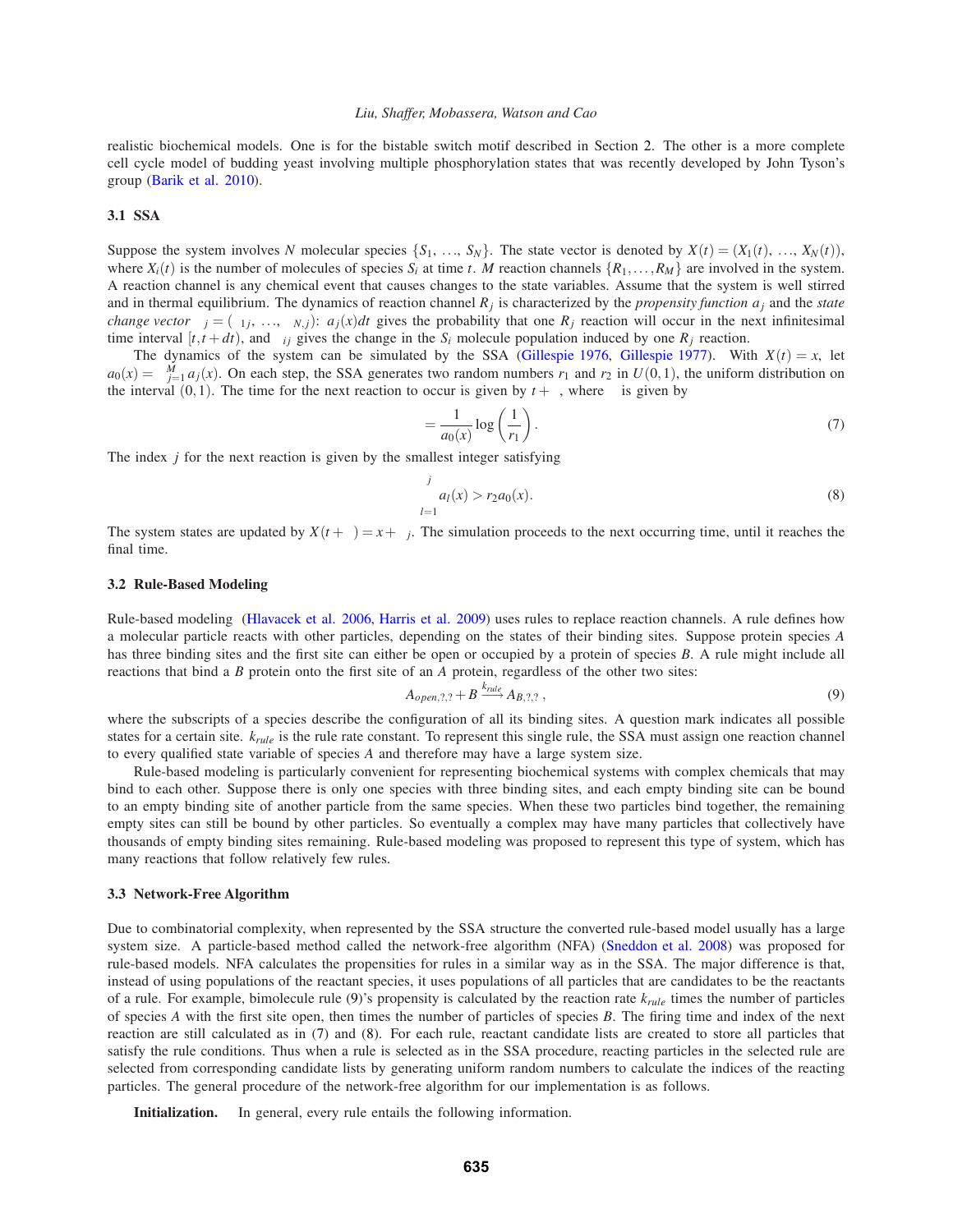- 1. The description of the reactants and products with their species and states of all the binding sites, including the binding site conditions for this rule to fire.
- 2. Rule rate constant, by default each rule has its own rate.
- 3. Lists of candidate reactants. To facilitate selecting reacting particles after the rule index is determined, the method maintains a reactant list for each reactant in each rule. A reactant list contains pointers to all the candidate particles that meet the corresponding binding site conditions in its rule.
- 4. Populations of reactants. To calculate propensities quickly, populations of reactants are recorded and updated when necessary, so that the counting of particles in reactant lists is not repeated in every step.

The algorithm first creates rules by initializing items (1) and (2). Then objects for all molecular particles in the system are created. Upon the creation of each object, all rules are scanned. If the created object qualifies as a reactant of some rule, a pointer to the object is added to the corresponding reactant list and the reactant population is increased by one. After all particle objects are created and assigned, initialization of items (3) and (4) is completed.

**Simulation.** NFA repeats the following simulation procedure until a stopping criterion is reached.

- 1. Calculate propensities for all rules, using the rules' reactant populations and rate constants.
- 2. Calculate the next event time with equation (7).
- 3. Select a rule index with equation (8).
- 4. Select reacting objects (particles) from the corresponding reactant lists of the selected rule. In this step, the index of each reacting particle in the corresponding list is calculated by generating a uniform random number and multiplying it with the total population in the list.
- 5. Update the system by executing the selected rule. Destroy, create, or modify the states of reacting objects (reactants and products), if necessary, as described by the rule. For a reactant object, first check through all rules for which it originally qualifies. If it no longer satisfies the firing condition of a rule, then remove its pointer from the corresponding reactant list for that rule and decrease the corresponding reactant population by one. Then search all rules for the modified or created object. If it qualifies for a rule, its pointer is inserted into the corresponding reactant list and the reactant population is increased by one.
- 6. Update time, and go to Step 1.

The major advantage of the NFA is that it does not generate small time steps as StochSim often does, and it does not need to generate the huge reaction network that Gillespie's SSA does. The disadvantage is the extra cost for the storage of a large number of particle objects, and the maintenance of the reactant lists of all rules in every time step.

### **4 NEW RULE-BASED SIMULATION METHODS**

Since NFA creates objects for all molecular particles and keeps reactant lists for each rule, if the total population in the system is large, NFA incurs a severe memory and time cost for the maintenance of those long reactant lists. With these concerns in mind, we modify NFA to reduce its space and time complexity as much as possible.

## **4.1 Population-based NFA (PNFA)**

Here we propose a hybrid population-based NFA, which stores single-state species as populations instead of creating multiple individual objects. In other words, PNFA creates only one object for each single-state species with a population. Objects of this type are called *population objects*. The difference between population objects and normal molecular objects is that population objects store the populations of the species while molecular objects store the state of binding sites. With this change, the space complexity of NFA is greatly reduced for those systems involving simple chemical species with high populations. Of course, changes to the state variables require corresponding modifications in the simulation steps. We highlight the changes from the NFA to the PNFA procedure.

**Initialization.** The algorithm first creates rules by initializing their definitions of reactants, products, and rate constants. Then objects for all molecular particles in the system are created, species by species. For a single-state species, a population object is created with its initial population. For a multistate species, normal molecular objects are created with binding site states. Upon the creation of each object, all rules are scanned. If the created object qualifies as the reactant of some rule, a pointer to the object is added to the corresponding reactant list and the reactant population is increased by one if the created object is a normal molecular object (multistate species). Population objects increase the reactant population by the amount of the object's population. After all objects are created, initialization is completed.

**Simulation.** The simulation procedure is similar to that for NFA, except that PNFA treats population objects and normal molecular objects differently. We replace the original Step 4 with the following. 4∗: Select reacting objects from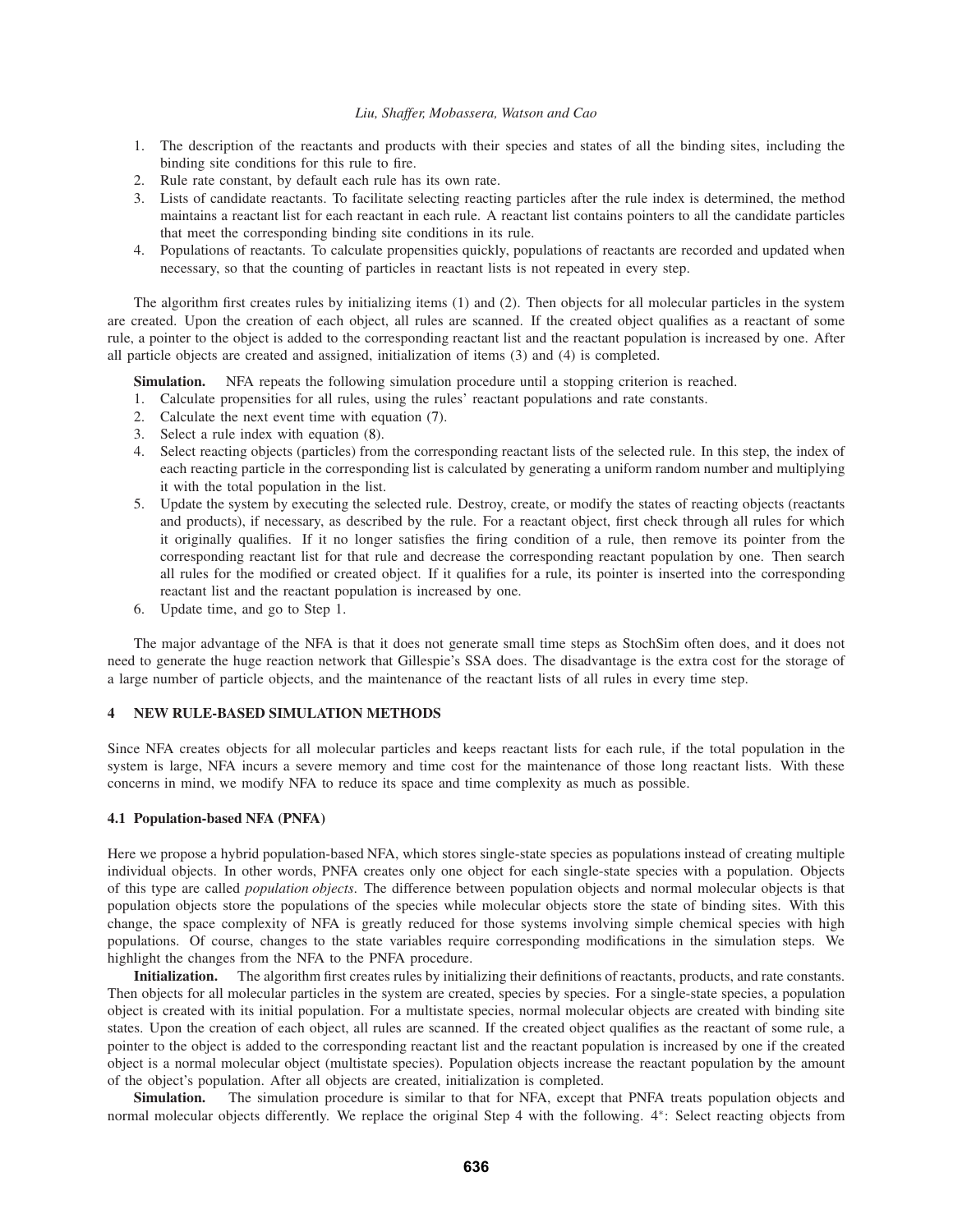the corresponding reactant lists of the selected rule. In most cases, the reactant list contains either a population object or molecular objects, but not both, in which case selection is easy. When both exist in the list, the number of molecular objects is calculated and treated as a pseudo population object. We first search for which (population) object is selected. If the selection is a normal population object, this object is chosen. Otherwise we use a uniform random number to select among the molecular objects of the chosen pseudo population object.

We replace Step 5 with the following. 5<sup>∗</sup>: Update the system by executing the selected rule. Destroy, create, or modify reacting objects (reactants and products) as described by the rule. For a molecular object, the operation is the same as in the original Step 5. A population object needs only to decrease or increase its population value and reactant populations for related rules.

### **4.2 Full-scale SSA (FSSSA)**

PNFA is a hybrid scheme combining both population-based and particle-based strategies. It is natural to extend the idea and ask: "Is the particle-based scheme always efficient for simulating rule-based models? Under what condition will a pure population-based method perform better for a rule-based model?" We believe that, besides single-state species, any multistate species with a large population and a small number of states would be better represented by a population instead of as many particles. On the other hand, the particle-based scheme is preferred when a small population of a multistate species is sparsely distributed into a large number of states.

To study the population-based simulation method, we propose the full-scale SSA (FSSSA), a totally population-based algorithm for simulating rule-based models. FSSSA can also be considered as a new implementation of the SSA on rule-based models. Here is the FSSSA simulation procedure.

**Initialization.** Like the NFA, rules are first initialized with their first two data items. Since the method is not particle based, it does not create particle objects for molecules and the reactant lists for rules are not needed either. Species are initialized one by one. A single-state species is simply treated as a multistate species with one state. For each species, an object with a multidimensional array is created to store the populations of all the possible states, and is initialized state by state. Then all the rules are searched. The populations of all states that qualify as the reactant of a rule are summed and saved as the qualified population for that rule.

**Simulation.** The simulation procedure is similar to that for the NFA, but without molecular objects and pointers to objects. As a result, we replace the original NFA Steps 4 and 5 with the following two steps.

4∗∗. For a selected rule, select a particular state for each reactant. The search is done within the multidimensional array but only those states that satisfy the selected rule are searched. The selection procedure is similar to SSA equation (8).

5<sup>∗∗</sup>. Update the populations of the selected states of the reactant species and product species according to the descriptions of the selected rule. Then search all the rules. If the original state of the reactant species does not satisfy a rule, but after the reaction the modified state happens to satisfy the rule, increase the reactant population of that rule by one. Similarly, if the state of the reactant species satisfies a rule but the modified state does not satisfy it any more, decrease the reactant population of that rule by one.

#### **4.3 Complexity Analysis**

Except for StochSim, the algorithms described in this paper can all be considered as different implementation strategies for the SSA, directly simulating the chemical master equation. The key difference is in their efficiency. Below we offer a complexity comparison of these algorithms.

Suppose *N* is the number of species, *M* is the number of reaction channels,  $N_R$  is the number of rules in the system, *NS* is the maximum number of states for each multistate species *S*, *Nm*:*ob j* is the total number of molecular objects in the system, and *N<sub>pm:obi</sub>* is the total number of pseudo molecular (molecular and population) objects in the system. Table 1 gives the time and space complexities of four simulation methods for rule-based models. Note that since these four methods all use (7) to generate the next reaction time, their average numbers of time steps are asymptotically the same. Therefore, the computational cost of each time step can be divided into three parts: reactant selection, system update, and propensity calculation. For the original SSA, the first and third part are usually achieved in time  $O(M)$ . Since in most cases for rule-based models  $M \gg N_R$ , the original SSA exhibits lower efficiency than the other three methods.

Comparing NFA and PNFA, both algorithms use uniform random numbers to calculate the indices of the reactant objects. The time complexity of this calculation is  $O(1)$ . Thus the first parts of their time complexities are dominated by selecting the rule to fire, which is  $O(N_R)$ . For the system update part, there is a good chance for PNFA to select population objects and not have to update the corresponding reactant pointer lists, so PNFA often has a smaller runtime constant than NFA, and therefore the total runtime for PNFA is often lower than that for NFA. *Npm*:*ob j* for PNFA is different from *Nm*:*ob j* for NFA. The space complexity of PNFA is lower than that of NFA because of the population objects, which can make  $N_{pm;obj} \ll N_{m;obj}$ .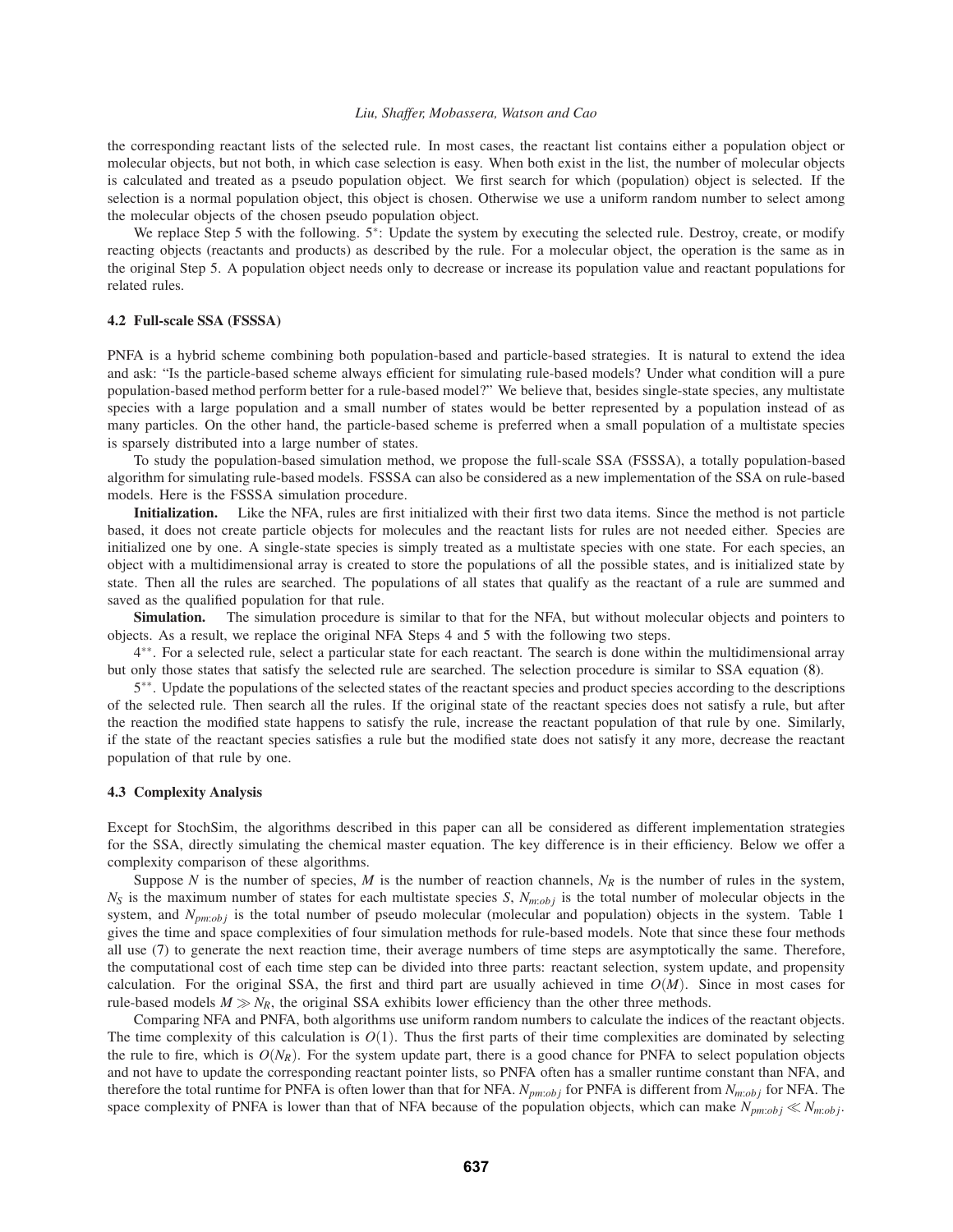|      |                    | Time Complexity of Each Step |                        | Space           |
|------|--------------------|------------------------------|------------------------|-----------------|
|      | reactant selection | system update                | propensity calculation | Complexity      |
| SSA  | O(M)               | O(1)                         | O(M)                   | O(N)            |
| NFA  | $O(N_R)$           | $O(N_R)$                     | $O(N_R)$               | $O(N_{m:obj})$  |
| PNFA | $O(N_R)$           | $O(N_R)$                     | $O(N_R)$               | $O(N_{pm:obj})$ |

*Liu, Shaffer, Mobassera, Watson and Cao*

Table 1: Complexity of four methods for rule-based models,  $\hat{N} = \max_{s \in S} N_s$ .

 $FSSSA$   $O(N_R) + O(\hat{N})$   $O(N_R)$   $O(N_R)$   $O(N_R)$ 

Comparing PNFA and FSSSA, since the latter still uses (8) to select the states of the reacting variables from multistate arrays, the first part of its time complexity has an extra term  $O(N)$ , the maximum number of states for any chemical species. However, for the system update part, FSSSA does not maintain reactant pointer lists, so its runtime constant can be smaller than that of PNFA. Therefore, when  $\hat{N}$  is not large compared with  $N_R$ , FSSSA can need less total time. On the other hand, if  $\hat{N}$  is large, FSSSA may not be efficient. For a system with a few molecules that could have great numbers of states, coupled with uni-state species with large populations. The hybrid simulation scheme PNFA will show its advantage over either FSSSA or NFA.

Comparing SSA and FSSSA, the asymptotic space complexity for FSSSA compared to that for SSA depends on  $\hat{N}$ . If  $\hat{N} = O(1)$ , FSSSA generally consumes less actual memory than SSA because of the smaller size of the rule-based model. SSA uses elementary single-state rules, resulting in a larger rule network.

## **5 SIMULATION EXPERIMENTS**

To compare the methods for rule-based models with the SSA in both accuracy and efficiency, we present numerical experiments on two realistic rule-based models. So far as the authors know, there are no general benchmark rule-based models available. Thus we choose examples from the modeling practice in stochastic cell cycle model for budding yeast. In the following the experiments were performed on a 2.66 GHz Intel Core 2 Duo iMac with codes written by the authors in C++ languages.

#### **5.1 Bistable Switch Model**

Our first example is the bistable switch motif shown in Figure 1. The integer subscript *i* represents the level of phosphorylation ranging from 0 to *MAX*, where  $5 \leq MAX \leq 20$  is a range for typical phosphorylation levels in budding yeast cell. We choose  $MAX = 10$  for our experiments. The parameters are  $k_{s1} = 0.4$ ,  $k_p = 0.05$ ,  $k_{dp} = 0.05$ ,  $k_{s2} = 0.05$ ,  $k_{d2} = 0.0025$ . For reaction (2), the reaction rate is calculated by  $k_{d1} = 0.0055Cdh1P\{0\} + 0.0005\sum_{i=1}^{MAX}Cdh1P\{i\}$ . For initial values, we start with  $Clb2$  and  $Cdh1Pi$   $i = 1,...,10$  all at 0 and  $Cdh1P0$  at 10. As the parameter  $Cdc14$  varies, the distribution of  $Clb2$ exhibits monostable or bistable behavior.

Figure 4 compares the distributions and time trajectories of *Clb*2 generated by SSA and the rule-based simulation methods. Since all the methods yield nearly identical distributions and similar system behaviors, we expect that they have comparable accuracy.

Table 2 shows runtimes for this model. To configure this model for SSA, the six rules in  $(1)$ –(6) are translated to 34 reaction channels with 12 state variables involved. NFA performs better than SSA due to the smaller rule-based model. PNFA has slightly better performance than NFA because of the single-state species *Clb*2. Since *Clb*2's population does not dominate *Cdh*1, the efficiency gain should not be expected to amount to much. FSSSA performs the best, because it spends much less time in system update and data structure maintenance than NFA and PNFA do. However, according to Table 1, FSSSA has an extra term of  $O(\hat{N})$  in the reactant selection part. In this model,  $\hat{N} = 11$ , which is comparable with  $N_R = 6$ . Therefore, the advantage of FSSSA (that it is free of reactant candidate lists) can be weakened by its extra work in selecting the state of the multistate reactant. We see for this model that it is more efficient to treat the multistate species as populations than as particles.

### **5.2 Budding Yeast Cell Cycle Model**

Our second example is a new stochastic cell cycle for budding yeast. Prior budding yeast cell cycle models were often formulated as ODEs and simulated deterministically (Chen et al. 2004). However, they failed to capture the intrinsic noise that is caused by the stochastic effects of the low copy numbers of some species. Recently Tyson's group developed a stochastic model for the budding yeast cell cycle by integrating several functional biochemical motifs (Barik et al. 2010). These motifs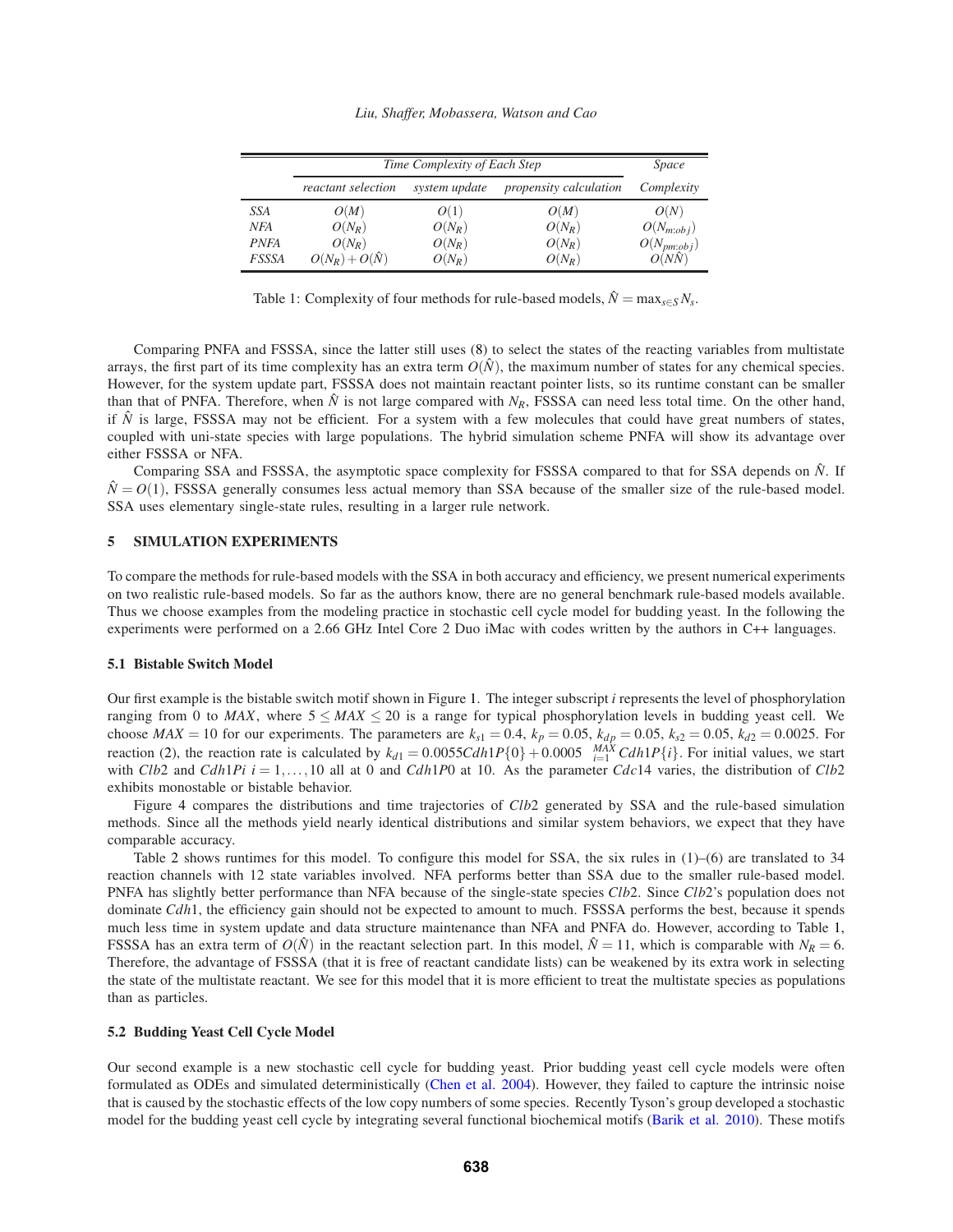



(c) Time trajectories show change in *Cdc*14 from 24.0 to 14.0.

Figure 4: Figures (a) and (b) show distributions of *Clb*2 by SSA, NFA, PNFA and FSSSA under different values of *Cdc*14. Figure (c) shows the transition from the lower steady state to the upper steady state due to a sudden drop in the level of *Cdc*14. All results are obtained with a simulation of  $5 \times 10^6$  time units.

are based on multiple site phosphorylation, which has been discovered to generate nonlinear dynamics (Qu et al. 2003) and form bistable switches. Figure 2 illustrates this model.

As we can see, the bistable switch model discussed in the previous subsection is one of these motifs. Since these motifs are well represented by a rule-based modeling technique, we convert the elementary reaction model with 184 reaction channels (single-state reactions) into a rule-based model with 64 rules. Since the rule-based model still contains many species that are single-state and highly populated, according to our previous analysis FSSSA should be faster than SSA. In the simulation of this model, the volume of the cell is fixed and the division event is not introduced. With this configuration, the simulation is able to show the steady state for the components of the cell. Figure 5 shows the distribution plot for the key protein species *Clb*2 from SSA and FSSSA when the volume of the cell equals 26.0. FSSSA generates a nearly identical distribution to that of SSA. Table 3 shows the runtimes of the simulation. Since the number of rules for FSSSA is much smaller than the number of reactions for SSA, FSSSA saves a significant amount of CPU time in calculating the propensities. On the other hand, FSSSA spends around twice the time in system updating as SSA does.

## **6 CONCLUSION**

To deal with the combinatorial complexity caused by multistate species in many biological models, rule-based modeling techniques have shown advantages in representing systems involving multistate species (Faeder et al. 2008). NFA is a particle-based method for stochastic simulation of rule-based models. In this paper, we have proposed a new hybrid method PNFA combining the population-based and particle-based schemes, and then proposed a new population-based method FSSSA. Both methods can be successfully used for rule-based model simulation.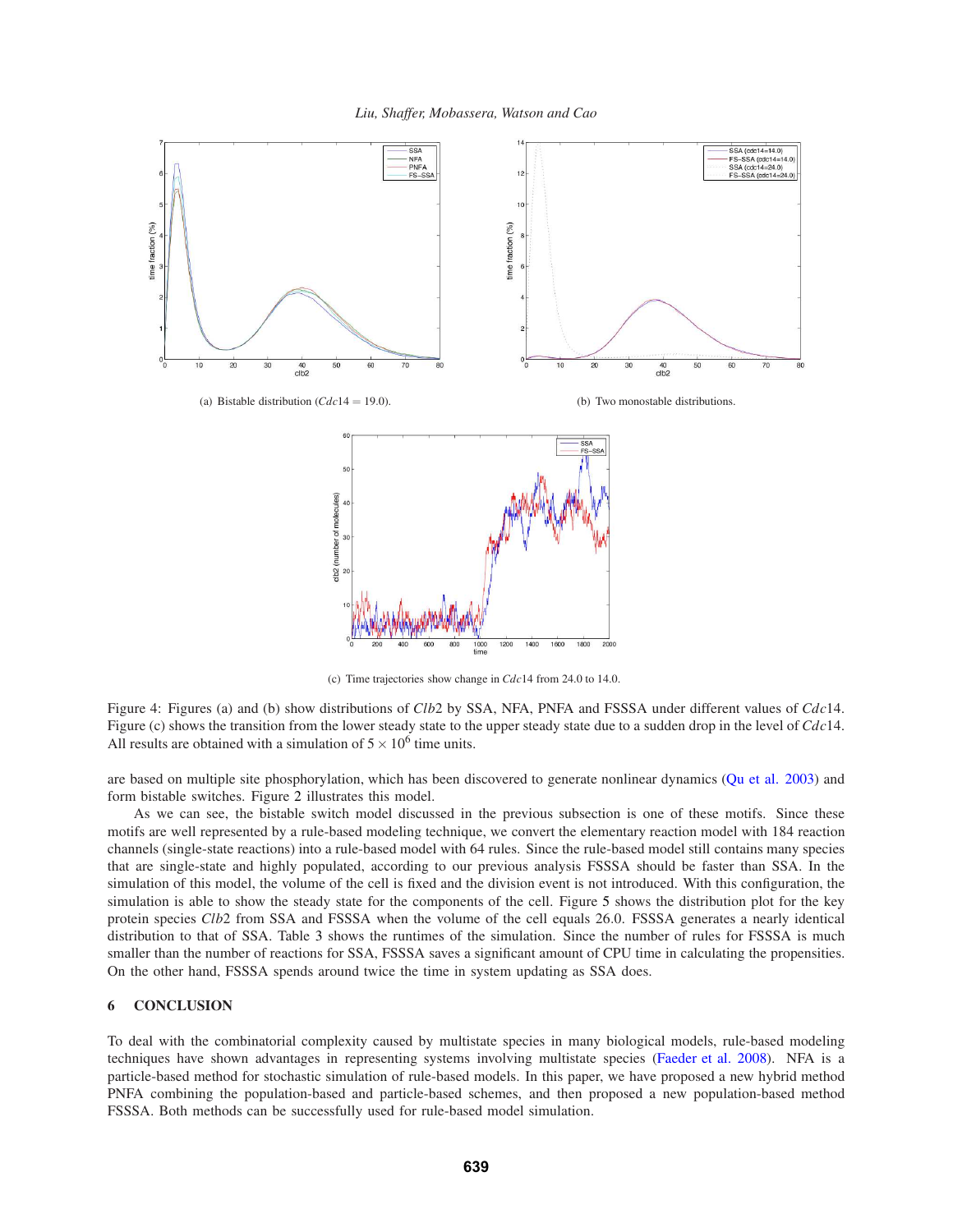|  |  |  | Liu, Shaffer, Mobassera, Watson and Cao |  |  |  |
|--|--|--|-----------------------------------------|--|--|--|
|--|--|--|-----------------------------------------|--|--|--|

|              | CPU time in seconds |      |                                            |     |       |  |
|--------------|---------------------|------|--------------------------------------------|-----|-------|--|
| Method       | reactant selection  |      | system update propensity calculation other |     | total |  |
| SSA          | 33.1                | 12.8 | 47.6                                       | 6.6 | 100.1 |  |
| <b>NFA</b>   | 12.3                | 58.5 | 12.3                                       | 5.2 | 88.3  |  |
| <b>PNFA</b>  | 13.1                | 54.2 | 10.6                                       | 5.3 | 83.2  |  |
| <b>FSSSA</b> | 30.3                | 20.8 | 10.9                                       | 4.5 | 66.5  |  |

Table 2: CPU times used by four simulation methods on a Mac Core 2 Duo 2.0 GHz machine for a bistable switch model. Results were obtained with a simulation of  $5 \times 10^6$  time units.

|              | CPU time in minutes |      |                                                         |          |       |  |  |
|--------------|---------------------|------|---------------------------------------------------------|----------|-------|--|--|
| Method       |                     |      | reactant selection system update propensity calculation | other    | total |  |  |
| SSA          | 12.5                | 8.0  | 64.6                                                    | $\prime$ | 86.2  |  |  |
| <i>FSSSA</i> | 10.2                | 14.8 | 24.9                                                    | 20       | 51.9  |  |  |

Table 3: CPU times used by four simulation methods on a Mac Core 2 Duo 2.0GHz machine for a budding yeast model. Results were obtained with a simulation of  $5 \times 10^5$  time units.

We have provided complexity results for our new methods. Numerical results on two biochemical models with multistate species have shown that PNFA and FSSSA are accurate, but have efficiency differences depending on problem characteristics. Following this work, our current research goal is to develop the best simulation strategy for every multistate species in a rule-based model. PNFA treats all multistate species as particles while FSSSA treats them all as populations. An even better strategy might be a hybrid one that treats some of them as particles and the others as populations as appropriate. The work presented here is the first step towards that goal.

As shown in Figure 3, our modeling interface provides support for a simple indexing mechanism, allowing users to express models with notation nearly identical to that of equations (1)–(6) in Section 2. Note that our notation, while supporting behavior such as phosphorylation, is not completely general. We indicate (for example) level of phosphorylation rather than specific phosphorylation bindings, or specific bindings of protein complexes, such as in Equation (9). We have not yet devised notation for expressing the concept of bindings between proteins at one of several explicit sites. In other words, we cannot (for example) support explicit binding at the third, fifth, and sixth phosphorylation sites. There is no fundamental difficulty to support those features. But the current progress in biological modeling areas does not demand this extra complexity, yet. We will extend our system as modelers develop a need for additional features such as this.

## **REFERENCES**

- Barik, D., W. Baumann, M. Paul, B. Novak, and J. Tyson. 2010. A model of yeast cell cycle regulation based on multisite phosphorylation. *Mol. Sys. Biol.* Submitted.
- Bray, D. 2003, February. Molecular prodigality. *Science* 299:1189–1190.
- Chen, K., L. Calzone, A. Csikasz-Nagy, F. Cross, B. Novak, and J. Tyson. 2004. Integrative analysis of cell cycle control in budding yeast. *Mol. Biol. Cell* 15:3841–3862.
- Danos, V., J. Feret, W. Fontana, and J. Krivine. 2007. Scalable simulation of cellular signaling networks. *Lect. Notes Comput. Sci.* 4807:139–157.
- Faeder, J., M. Blinov, and W. Hlavacek. 2008. Rule-based modeling of biochemical systems with bionetgen. In *Methods in molecular biology: Systems biology*, ed. I. V. Maly, Volume 500, 113–167. Humana Press.
- Gillespie, D. 1976. A general method for numerically simulating the stochastic time evolution of coupled chemical reactions. *J. Comput. Phys.* 22:403–434.
- Gillespie, D. 1977. Exact stochastic simulation of coupled chemical reactions. *J. Phys. Chem.* 81:2340–2361.
- Harris, L. A., J. S. Hogg, and J. R. Faeder. 2009. Compartmental Rule-Based Modeling of Biochemical Systems. In *Proc. 2009 Winter Simulation Conf. (WSC)*.
- Hlavacek, W., J. Faeder, M. Blinov, A. Perelson, and B. Goldstein. 2003. The complexity of complexes in signal transduction. *Biotechnol. Bioeng.* 84:783–794.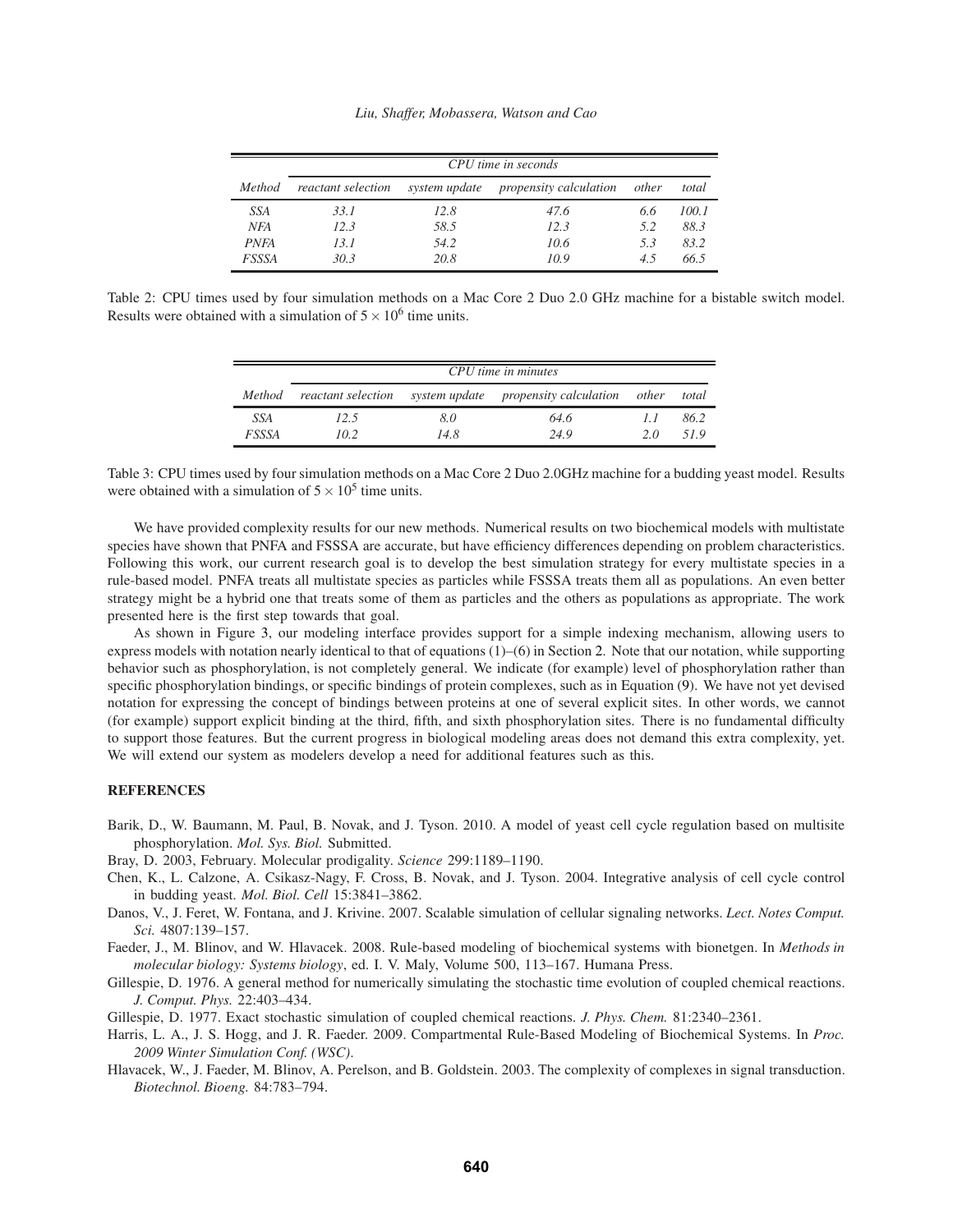

Figure 5: Distributions for *Clb*2 generated by SSA and FSSSA on budding yeast model with fixed cell volume of 26.0.

- Hlavacek, W., J. Faeder, M. Blinov, R. Posner, M. Hucka, and W. Fontana. 2006, July. Rules for modeling signal-transduction systems. *Science STKE* 344:re6.
- Hucka, M., A. Finney, H. Sauro, and 40 additional authors. 2003. The systems biology markup language (SBML): A medium for representation and exchange of biochemical network models. *Bioinformatics* 19 (4): 524–531.
- Kapuy, O., D. Barik, M. Sananes, J. Tyson, and B. Novak. 2009. Bistability by multiple phosphorylation of regulatory protein. *Prog. Biophys. Mol. Biol.* 100:47–56.
- Le Novere, N., and A. Oellrich. 2010. Multistate and multicomponent species: A proposal for SMBL Level 3. http://sbml.org/Community/Wiki/SBML\_Level\_3\_Proposals/Multistate\_and\_Multi component\_Species\_Proposal.
- Liu, Z., and Y. Cao. 2008. Detailed comparison between the StochSim and SSA. *IET Sys. Bio.* 2:334–341.
- Morton-Firth, C., and D. Bray. 1998. Predicting temporal fluctuations in an intracellular signalling pathway. *J. theor. Biol.* 192:117–128.
- Morton-Firth, C., T. Shimizu, and D. Bray. 1999. A free-energy-based stochastic simulation of the rat receptor complex. *J. Mole. Bio.* 287:1059–1074.
- Novere, N. L., and T. Shimizu. 2001. StochSim: Modeling of stochastic biomolecular processes. *Bioinf.* 17:575–576.
- Pettigrew, M., and H. Resat. 2005. Modeling signal transduction networks: A comparison of two stochastic kinetic simulation algorithms. *J. Chem. Phys.* 123:114707.
- Qu, Z., J. Weiss, and W. MacLellan. 2003. Regulation of the mammalian cell cycle: A model of the G1-to-S transition. *Am. J. Physiol. Cell Physiol.* 284:C349C364.
- Regev, A., E. Panina, W. Silverman, L. Cardelli, and E. Shapiro. 2004. Bioambients: An abstraction for biological compartments. *Theoret. Comp. Sci.* 325:141–167.
- Regev, A., and E. Shapiro. 2002. Cellular abstractions: Cells as computation. *Nature* 419:343.
- Shaffer, C., J. Zwolak, R. Randhawa, and J. Tyson. 2009. Modeling molecular regulatory networks with JigCell and PET. In *Methods in molecular biology: Systems biology*, ed. I. Maly, Volume 500, 81–111. Humana Press.
- Shimizu, T., and D. Bray. 2001. Computational cell biology the stochastic approach. In *Foundations of Systems Biology*, ed. H. Kitano. Cambidge, MA: MIT Press.
- Sneddon, M., W. Pontius, J. Faeder, and T. Emonet. 2008. NFsim: Managing complexity in stochastic simulation of reaction networks. In *The 2nd q-bio conference*. Santa Fe, NM: Los Alamos National Laboratory.
- Vass, M., C. Shaffer, N. Ramakrishnan, L. Watson, and J. Tyson. 2006, Apr–Jun. The JigCell Model Builder: a spreadsheet interface for creating biochemical reaction network models. *IEEE/ACM Trans. Comp. Bio. Bioinf.* 3 (2): 155–164.
- Yang, J., M. Monine, J. Faeder, and W. Hlavacek. 2008. Kinetic monte carlo method for rule-based modeling of biochemical networks. *Phys. Rev.* 78:031910.